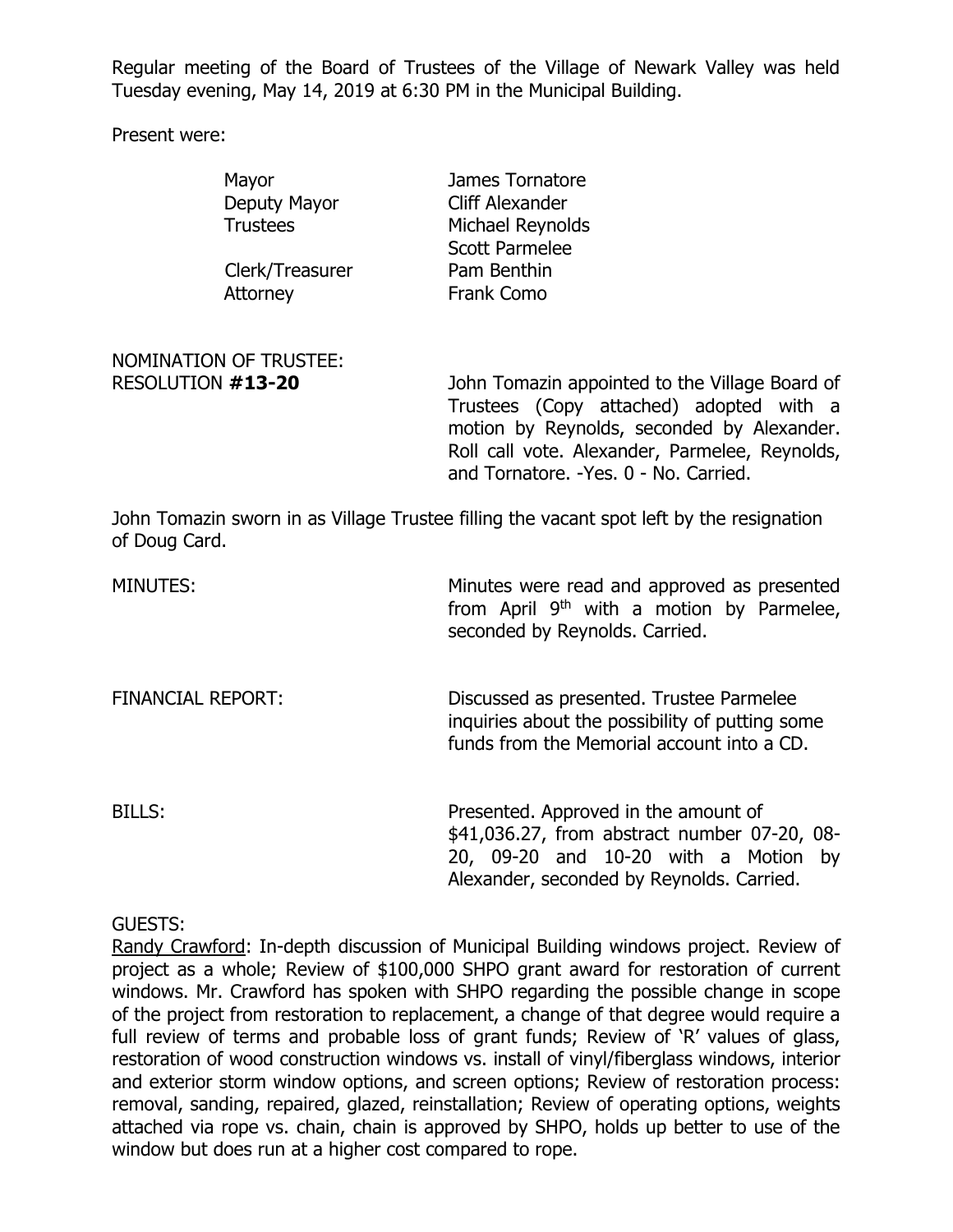The Reynolds Family: In-depth discussion of the acquisition of 9 Brook St. by the Village. Reynolds family reviews the details of the request for those present; Review of grant options, 75/25% submittal due 6/6/19, 100% submittal due 10/1/19; Reynolds family qualifies as severe repetitive loss applicant as of June 2015 with approx. \$55K paid out of pocket for deductibles, driveways repair, bridge repair, vehicle damages, porches, landscaping etc. since 2006; Review of elevation vs. demolition, Reynolds family feels that elevation is not an advantageous option due to the actual damage to the parcel not just the home during flooding events; Discussion of Hydrology Study and the possible widening of the creek on Brook St. to alleviate future flood incidents; Reynolds family confirms that proceeding with the 100% funding grant option due October 2019 is the best option for their family and the Village; Discussion of 100% grant, funding includes engineer, asbestos /lead removal, demolition. Approximately a 12-18 month project.

NEWSLETTER – It has been brought to the attention of the Village Board that only providing the Village Newsletter in electronic format is not keeping a large portion of the Village population informed of the current happenings and issues of concern in the Village. It has been decided that the Village News will return to printing paper copies that will be mailed directly to each Village resident.

## WORK IN PROGRESS:

- Restore NY Grant In process. Agreement to be submitted early to mid-June.
- Municipal Building Windows work in progress see Guest notes above.
- Cook Hill & Slosson Creek work in progress
- 9 Brook St. Owner Buy-out Request see Guest notes above.
- Abandoned Properties Housing study moving forward.
- Trustee Vacancy Filled by nomination of John Tomazin
- MEGA Opt out letters mailed by MEGA May  $13<sup>th</sup>$
- Master/Site Plan Reynolds work in progress
- Trout Ponds Park Electric upgrade waiting for ground to be dry enough for equipment and work to proceed.
- Franchise Spectrum 2020 Como nothing to report
- Unfulfilled Building Permits work in progress, Code sending out renewal letters as permits expire.
- AED for Municipal Building– Benthin nothing to report
- Solid Waste Review for fiscal  $2020-21$  nothing to report
- NYSERDA Funding (CEC) Presently on hold
- Deed Ladder Factory Como nothing to report